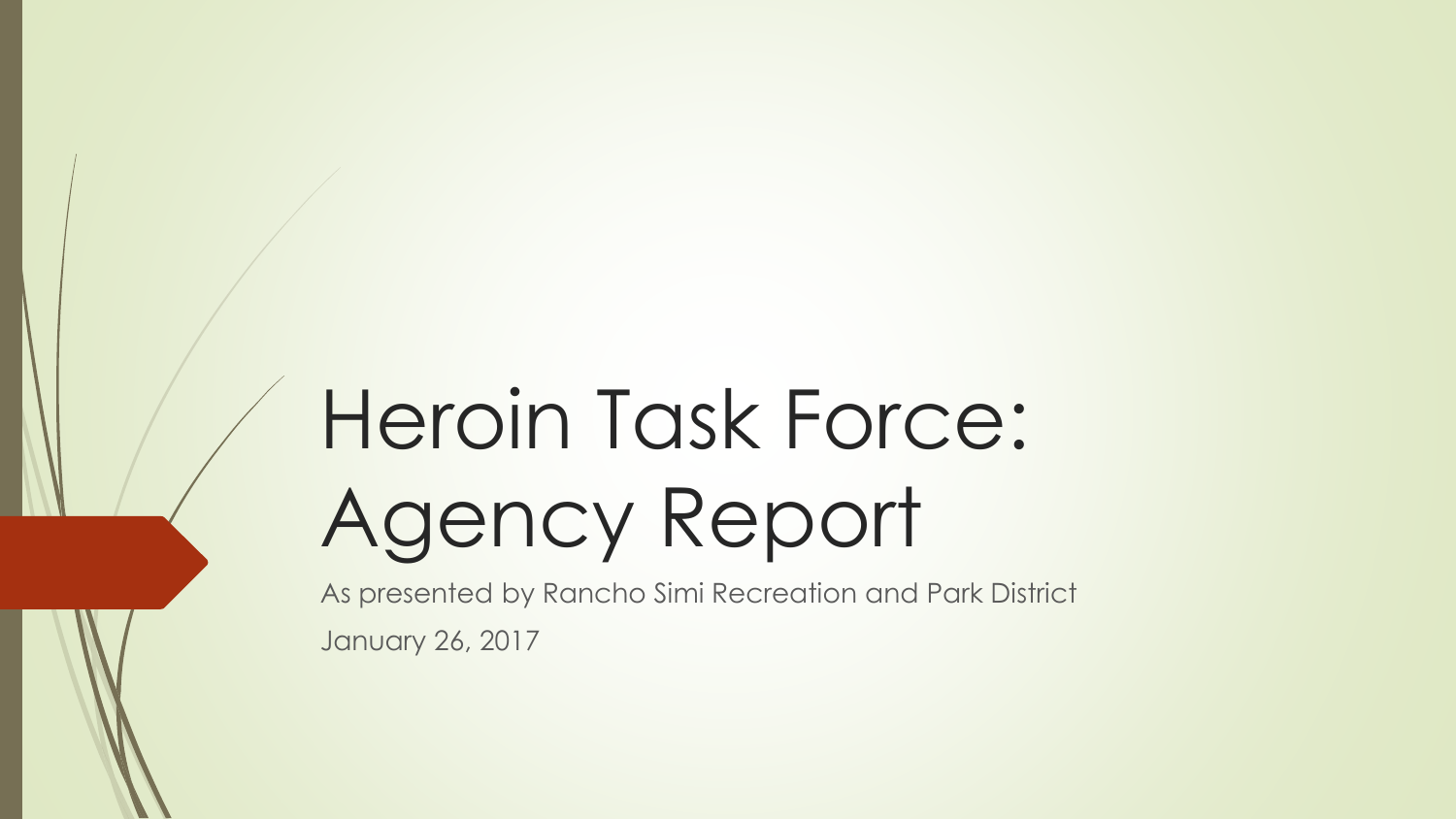# Publicity Outreach

#### [Rancho Simi Recreation and Park District's Reporter](http://www.rsrpd.org/rec/brochures/svbrochure.pdf)

- **Informational and seasonal programming guide.**
- Course offerings, sports, fitness programs, trainings, workshops, and more engage the community in healthy choices and lifestyles.
- **Periodically provides a directory of local agencies and organizations.**

#### **[Drugs Destroy Tri-Fold Brochure](http://www.rsrpd.org/admin/taskforce/drugsdestroybrochure.pdf)**

- Contacts for local organizations that provide aid to those in need arising from drug/alcohol use.
- Distributed via Park Rangers, at the District Lobby and Community Center, on the website, and via local organizations.
- **[Community Links on our website](http://www.rsrpd.org/admin/taskforce/taskforce.html)** 
	- Informational base for District programs, links to Publications and Resources and announcements for upcoming events.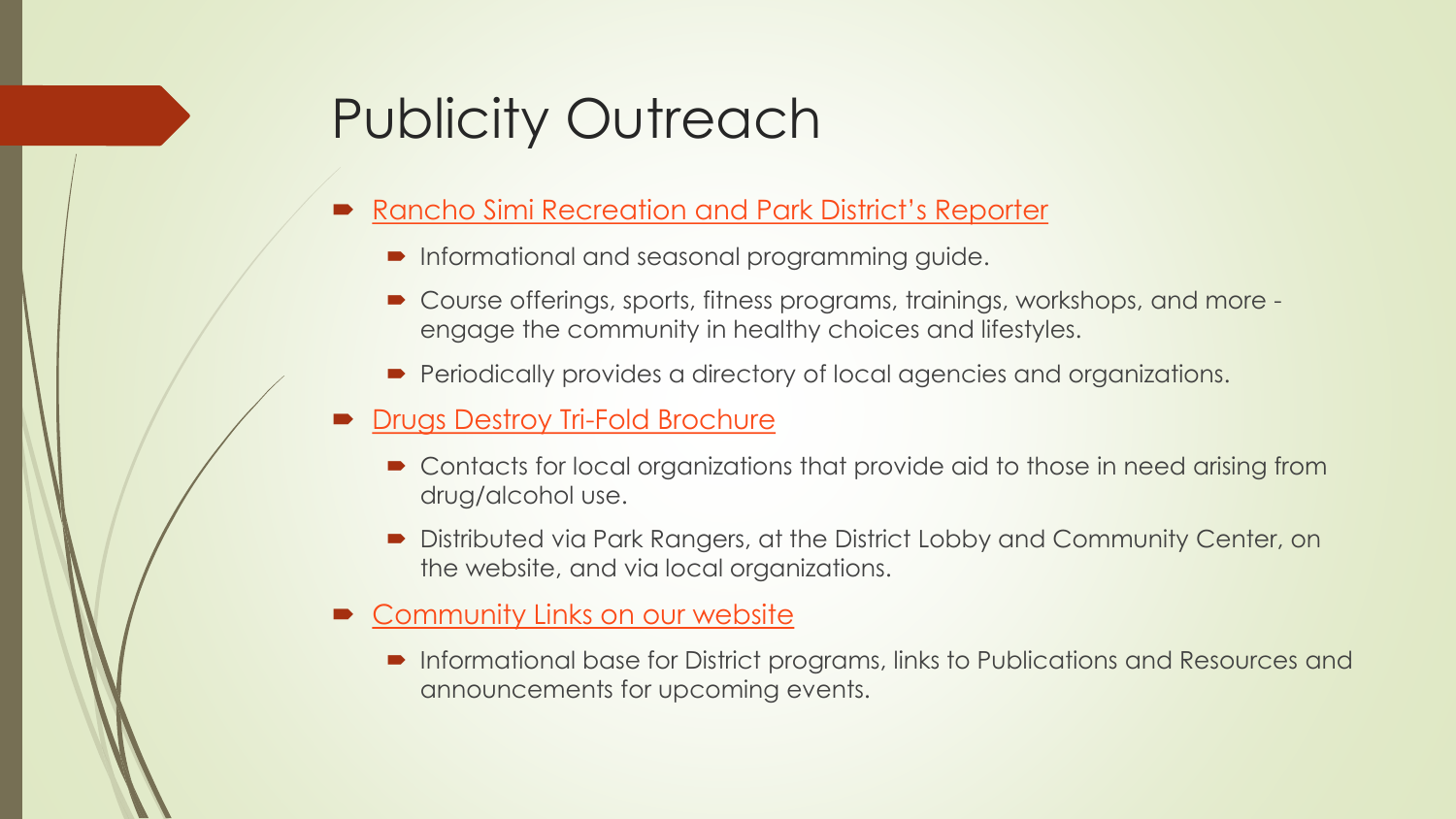# Health and Wellness: Mental Health First Aid

- Mental Health First Aid Training
	- **Over 580 participants graduated** since the collaboration!
	- Training provides a 5-step method to assisting someone with a mental health crisis.
	- Training is provided by Ventura County Behavioral Health through Prevention and Early Intervention funding made possible by Proposition 63 and Rancho Simi Recreation and Park District.

**USA** 

**MENTAL** 

- County and local resources distributed to attendees.
- Currently on hold due to funding, but hopeful that July budgets will restore the trainings here in Simi Valley.
- Youth Mental Health First Aid Training
	- **Over 130 citizens have been trained** in the last two years
	- Equips participant with the ability to assist a youth, aged 12-18.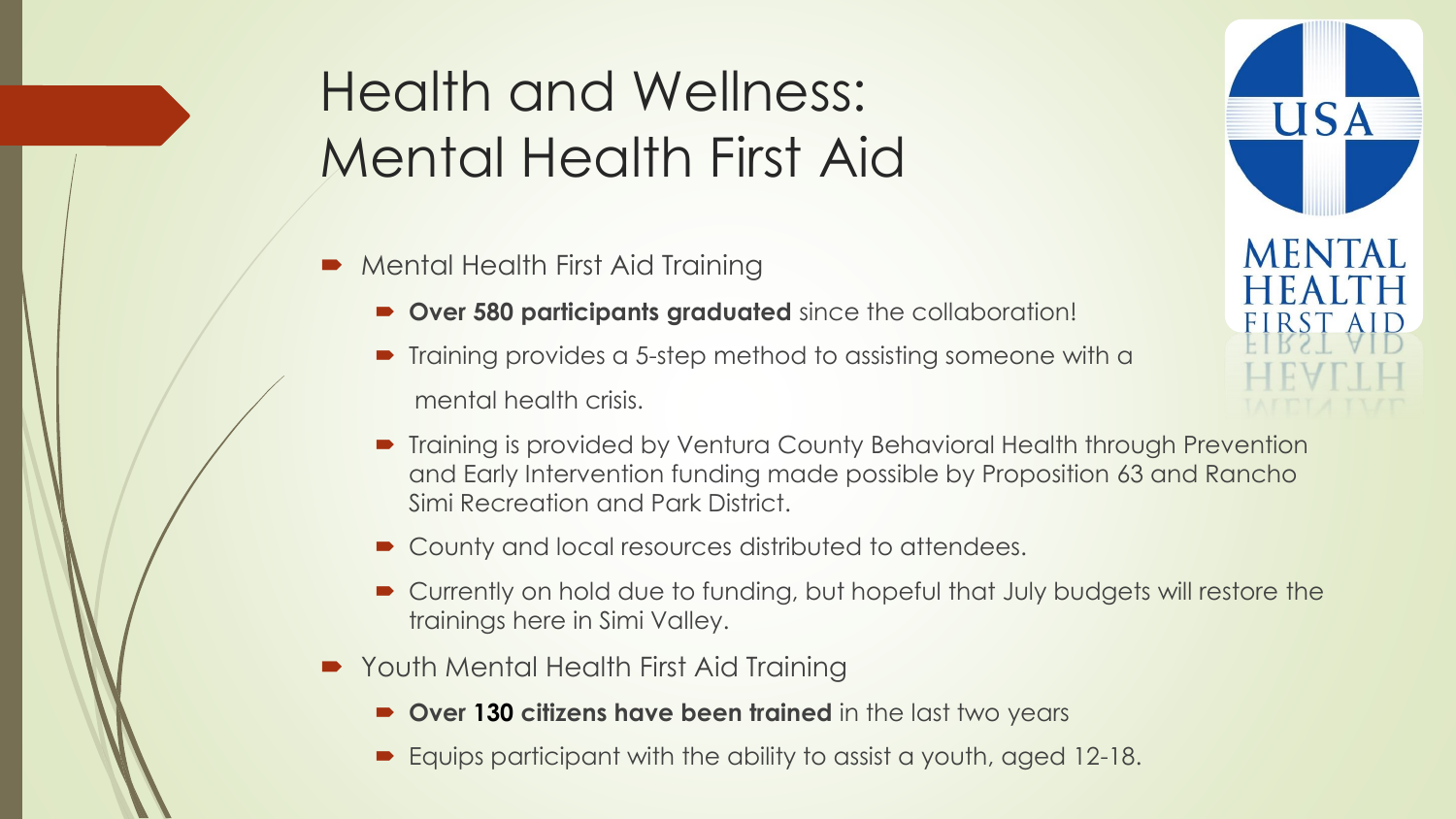# Health and Wellness: Parenting Seminars

- Collaboration with Interface Children and Family Services & the Triple P Program
- FREE parenting seminars
- Parents can enroll in the series, individual seminars or small group sessions
- Seminar series for parents and caregivers of youth ages birth -12 years includes:
	- The Power of Positive Parenting
	- Raising Confident, Competent Children
	- Raising Resilient Children

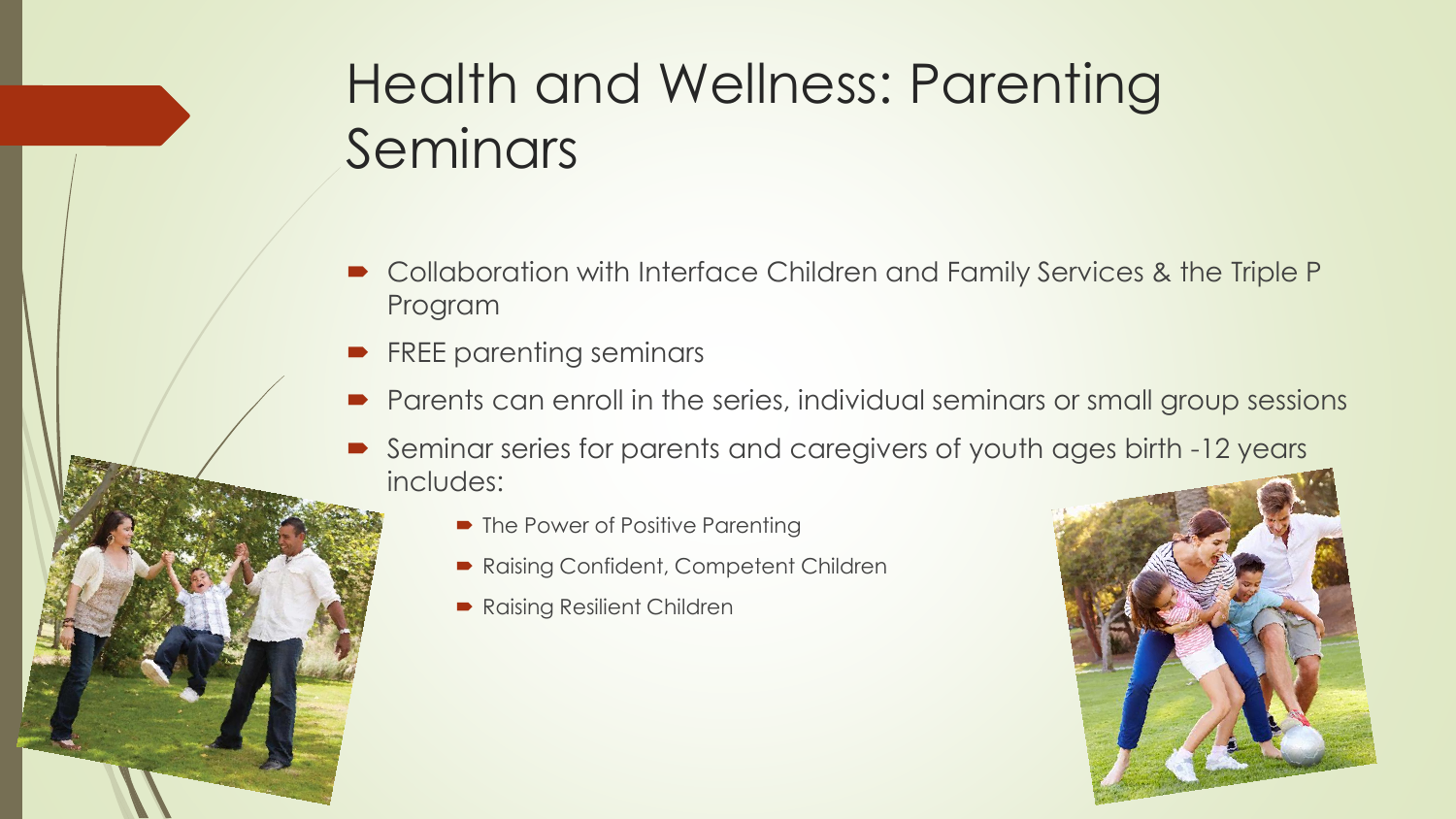### Health and Wellness: safeTALK Training

| Presented by Stanley C. Mantooth, Ventura County Superintendent of Schools<br>Coordinated by Dawn Anderson, VCOE Comprehensive Health and Prevention Programs                                                                                                                                                                                                                                                                                                                                                                                                                                                                                                                                                                                                                                                                    |                                                                                                                                                |                                                   |
|----------------------------------------------------------------------------------------------------------------------------------------------------------------------------------------------------------------------------------------------------------------------------------------------------------------------------------------------------------------------------------------------------------------------------------------------------------------------------------------------------------------------------------------------------------------------------------------------------------------------------------------------------------------------------------------------------------------------------------------------------------------------------------------------------------------------------------|------------------------------------------------------------------------------------------------------------------------------------------------|---------------------------------------------------|
|                                                                                                                                                                                                                                                                                                                                                                                                                                                                                                                                                                                                                                                                                                                                                                                                                                  | <b>BECOME SUICIDE ALERT!</b><br>safeTALK<br>such a suit shottage he correcte.<br>suicide alertness for everyone<br>Tell, Ask. Listen, KeepSafe | ▓▓ <sub>¥</sub><br>LivingWorks                    |
| <b>Simi Valley Public Library</b><br>2969 Tapo Canyon Rd.<br>Simi Valley, CA 93063                                                                                                                                                                                                                                                                                                                                                                                                                                                                                                                                                                                                                                                                                                                                               |                                                                                                                                                | <b>Monday, May 23, 2016</b><br>$4:30 - 7:30$ p.m. |
| <b>SIMI VALLEY</b><br>PUBLIC<br>LIBRARY                                                                                                                                                                                                                                                                                                                                                                                                                                                                                                                                                                                                                                                                                                                                                                                          |                                                                                                                                                | CITY OF SIMI VALLEY                               |
| Learn four basic steps to recognize persons with thoughts of suicide and connect them with help.<br>safeTALK is an internationally recognized training from LivingWorks Education                                                                                                                                                                                                                                                                                                                                                                                                                                                                                                                                                                                                                                                |                                                                                                                                                |                                                   |
| Suicide is the 3 <sup>nd</sup> leading cause of death among youth between the ages of 10 and 24 and accounts for 4,600 lives lost<br>every year (Centers for Disease Control & Prevention). Most people with thoughts of suicide invite help but often<br>these opportunities are missed, dismissed or avoided - leaving people more alone and at greater risk.                                                                                                                                                                                                                                                                                                                                                                                                                                                                  |                                                                                                                                                |                                                   |
| safeTALK (suicide alertness for everyone, Talk, Ask, Listen and KeepSafe) is a 3 hour, no cost training<br>that prepares anyone over the age of 15 to identify persons with thoughts of suicide and<br>connect them to suicide first aid resources.                                                                                                                                                                                                                                                                                                                                                                                                                                                                                                                                                                              |                                                                                                                                                |                                                   |
| Since its development in 2006, safeTALK has been used in more than 20 countries around the world, and more than<br>200 video vignettes have been produced, including two here in Ventura County with local students, that illustrate<br>both alert and non-alert responses, safeTALK trained alert helpers are an important part of suicide-safer communities,<br>working alongside intervention resources to identify and avert suicide risks.<br>A single 3 hour training for 15 participants<br>No charge<br>Appropriate for ages 15 and above<br>Parent permission is strongly advised for student participants<br>Participants will leave with skills, resources and a free kit<br>"Made possible through funding from Ventura County Behavioral Health, Mental Health Services Act,<br>Prevention and Early Intervention." |                                                                                                                                                |                                                   |
| <b>SENTURA COUNTY</b><br>BEHAVIORAL HEALTH                                                                                                                                                                                                                                                                                                                                                                                                                                                                                                                                                                                                                                                                                                                                                                                       |                                                                                                                                                |                                                   |
| safeTALK at Simi Valley Public Library<br>Please email this completed registration form to Deanna Escobar at descobar@vcoe.org or fax to 805-437-1515<br><b>Email Address is Required</b>                                                                                                                                                                                                                                                                                                                                                                                                                                                                                                                                                                                                                                        |                                                                                                                                                |                                                   |
| <b>Registrant:</b><br>District/Agency:<br><b>Email Address:</b>                                                                                                                                                                                                                                                                                                                                                                                                                                                                                                                                                                                                                                                                                                                                                                  | <b>Title:</b><br>School:<br><b>Work Phone:</b>                                                                                                 |                                                   |
| Commitment to Quality Education for M.                                                                                                                                                                                                                                                                                                                                                                                                                                                                                                                                                                                                                                                                                                                                                                                           |                                                                                                                                                |                                                   |

- **Training seeks to help individuals identify** and engage people with suicidal thoughts and connect them with further help.
- **Provided by Ventura County Office of Education**
- **Exent hosted by Simi Valley Youth** Council, Simi Valley Public Library, and Rancho Simi Recreation and Park District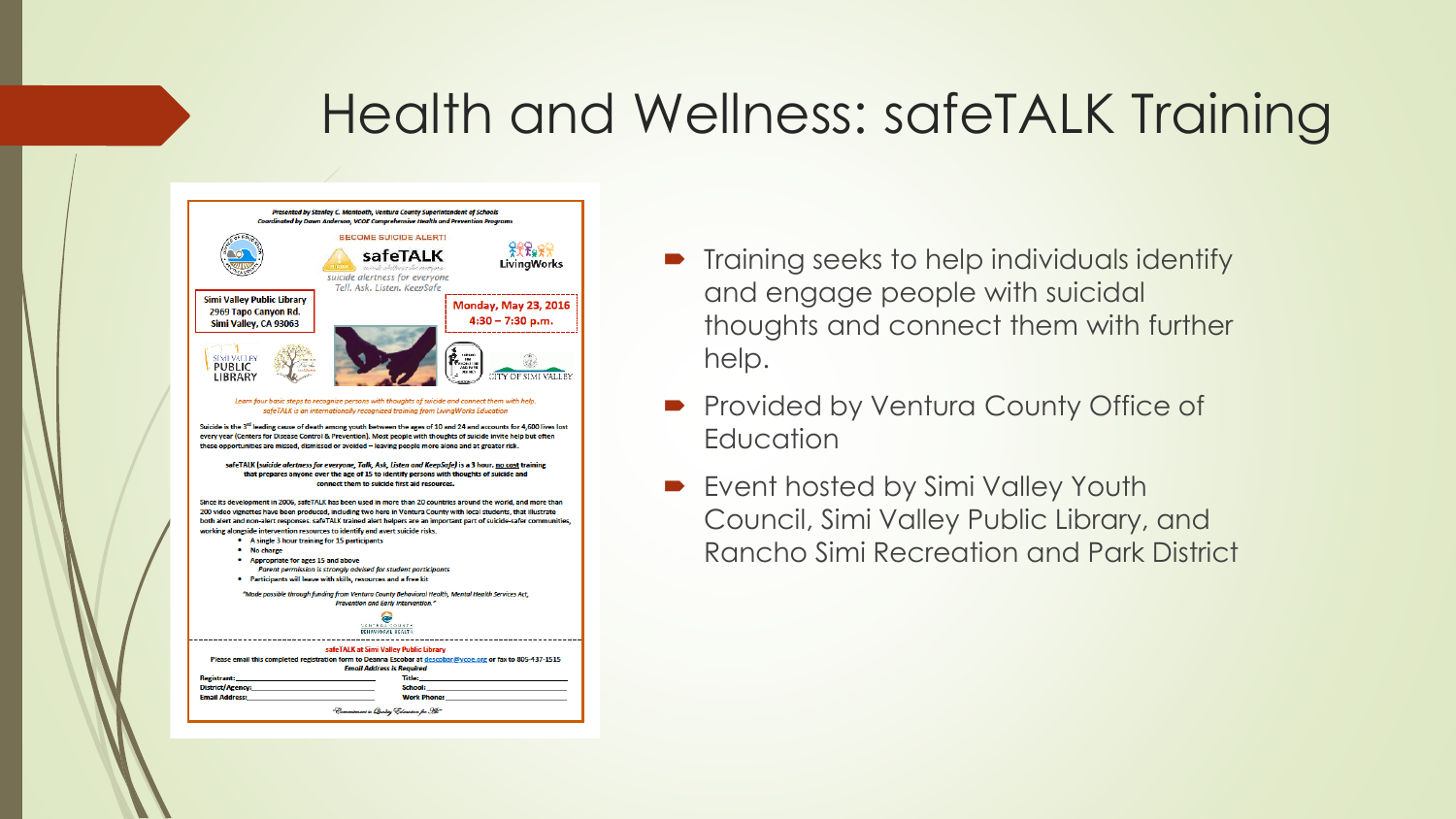# Prevention/Early Intervention: Reality Party for Parents

- $\bullet$  On March 5, 2016
- Collaboration with Straight Up Ventura County, Simi Valley Unified School District, and the Simi Valley Police Department
- Mock teen party theatre with teen actors that strive to expose underage drinking, binge drinking and drug culture.
- Parents, agencies, caregivers and concerned community members tour a home set up to demonstrate a typical teen party and are educated on the typical behaviors and dangers.
- The outcome hopes to raise awareness, reduce incidence, increase communication between youth and their families
- Resources provided to the attendees.

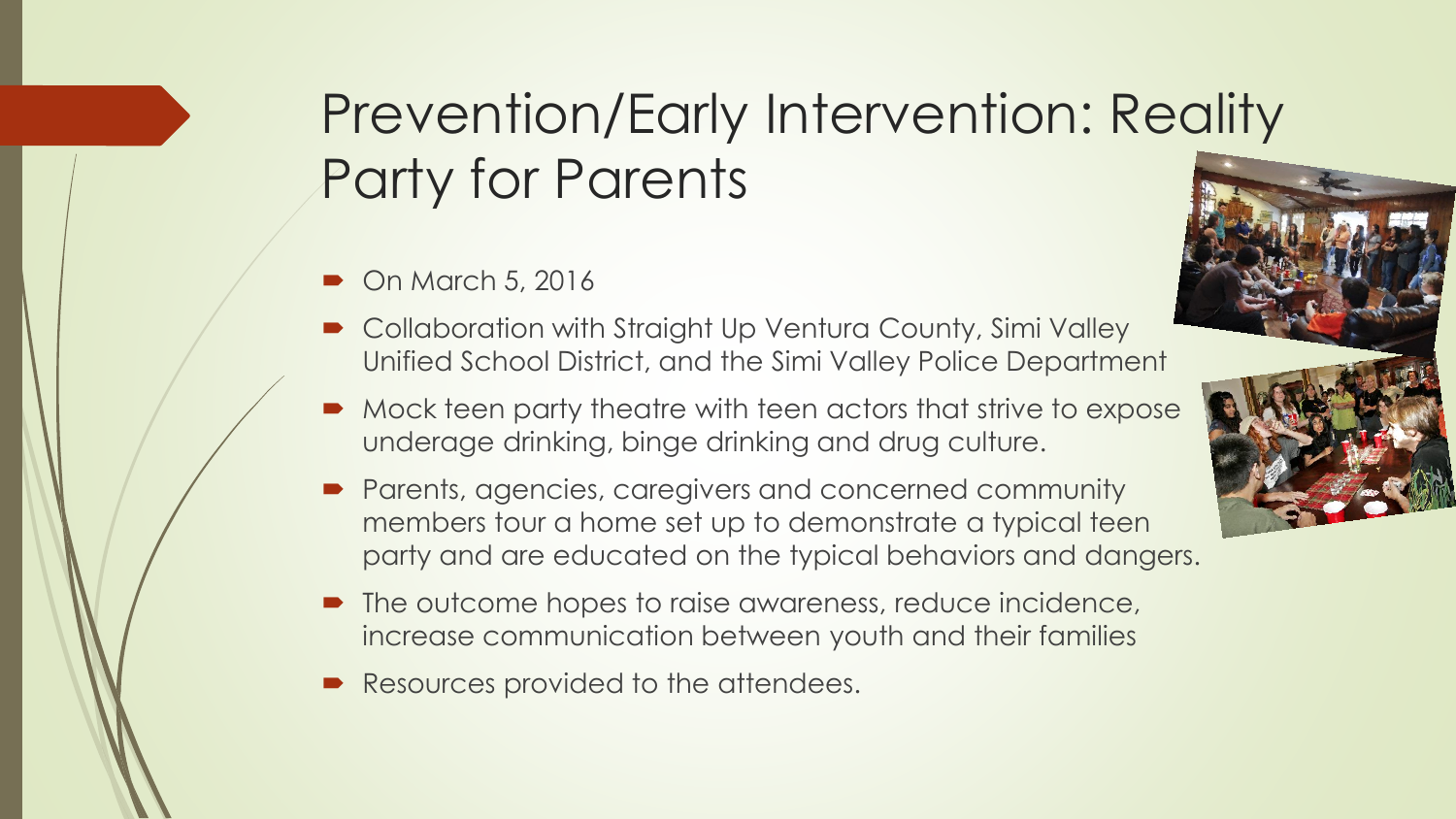### Prevention Program: Eat, Learn, Play

- Eat, Learn, Play (2015 and 2016)
	- Held at Rancho Simi Community Park
	- Collaborative program
	- **Park District: Provides fitness and arts**
	- The School District: Provides lunch (June-July)
	- **•** Food Share: Provides groceries for families
	- Library: Provides literacy and music
	- Community Guests invited to participate

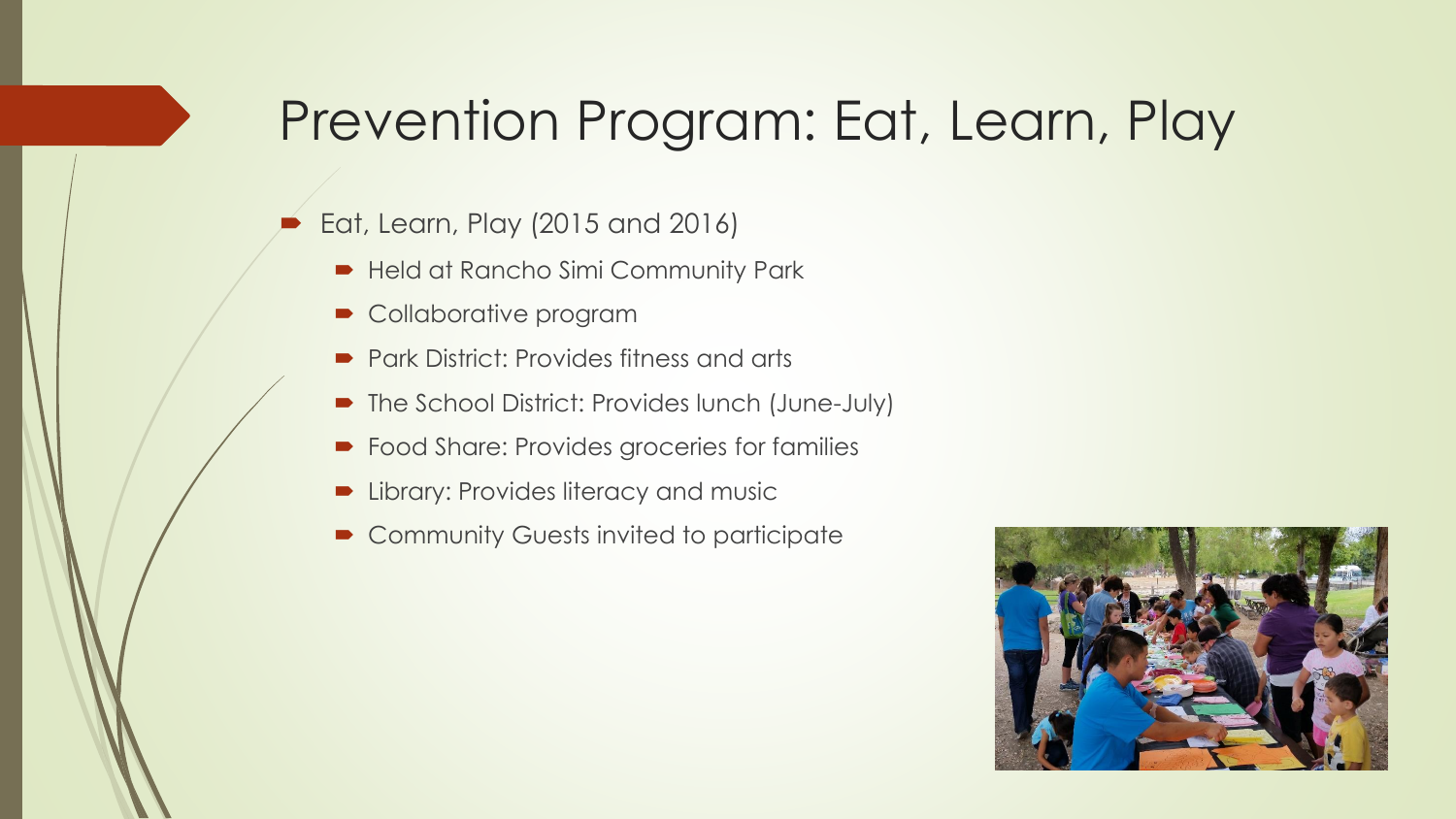# Prevention: Opportunities for Teens

- **Classes: Anime, Martial Arts, Babysitter Training, CPR/First Aid, Drone** Extreme, Dance Classes, College and Career Workshops, Crafting Nights, more.
- Events: Teen Night Outs and Excursions: Bowling, Lazertag, Escape Room, Six Flags, Movie Nights
- **Teen Clubs: After School at all Middle Schools;** Provides mentorship opportynities, leadership building, homework help, network building
- Summer Camp: Teen Travel Camp provides social connections, travel opportunities and more.
- Volunteer: skill building, socialize, community involvement.
- Intergenerational Programming: Teens assist seniors with technology devices.
- **Employment:** hire youth year-round, annual Job Fair.